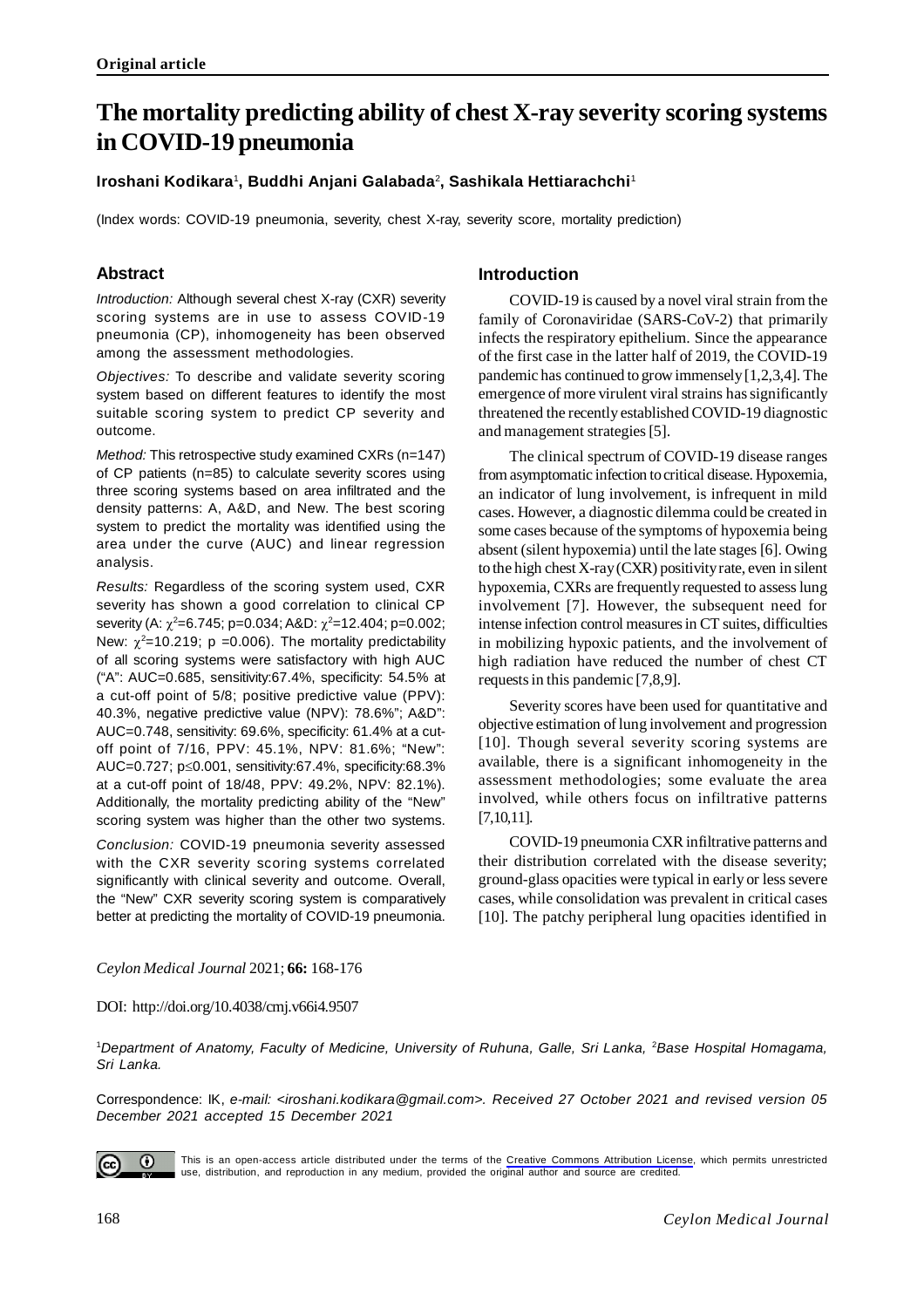progressive stages subsequently spread to involve the entire lung in peak stages [10].

Therefore, we hypothesize that a severity score that assesses both extent involved and infiltrative patterns predict COVID-19 pneumonia severity better than a score based on one of those features. Thus, this study aimed to validate three severity scoring systems to assess COVID-19 pneumonia that evaluate area involved and density patterns, and to identify the most suitable CXR scoring system to predict the mortality.

# **Methodology**

This retrospective study has examined CXRs of confirmed COVID-19 pneumonia patients treated at the Base Hospital of Homagama, Sri Lanka, from 1<sup>st</sup> December 2020 to 1<sup>st</sup> February 2021. Ethical clearance was granted by the Ethics Review Committee of the Sri Lanka Medical Association (Protocol No: ERC/21-001).

The study centre admits and manages symptomatic COVID-19 patients with underlying comorbidities. The infection was diagnosed either by a positive COVID-19 Reverse Transcriptase Polymerase Chain Reaction (RT PCR) test or a rapid immunoassay test to detect SARS COV-2 antigen (rapid antigen test). Radiological and clinical features were used to diagnose pneumonia. Relevant socio-demographic, clinical, investigation and outcome details were retrospectively extracted from records. The disease outcomes were defined as recovered and discharged (low clinical severity) or fatal (high clinical severity).

All the CXRs were obtained as anteroposterior (AP) or supine projections using the same portable unit. Observer bias was minimized by evaluating all CXRs at the same Digital Radiography workstation, according to pre-defining CXR signs as per Fleshners glossary [12], and by recording CXR signs with the consensus agreement of Two Radiologists who have been experienced in CXR reporting for more than seven years.

By reviewing the records of all patients (n=301) treated during the study period, two were excluded due to data deficiency and one patient aged less than 18 years was excluded. The CXRs (n=147) with typical COVID-19 pneumonia features belong to eighty-five patients (n=85) were included to assign a severity score (Figure 1).

#### *Chest X-ray severity score*

The severity score for each CXR was calculated using three different scoring systems that assessed area and density of lung infiltrate: A score, A and D score, New score. When multiple CXRs were available for a single patient, the CXR with the highest severity score was used to evaluate the association with the outcome.

*Area score (A score):* The score was calculated using the area involved in the entire lung: score  $0 = 0\%$  involvement; 1≤25%; 2=25-50%; 3=50 -75%; 4≥75% area involvement [11]. The patient's total severity score is ranged from 0 to 8. The CXR severity for each patient was defined using the total severity score - mild: 1 to 2; moderate: 3 to 5; severe: 6 to 8.

*Area and density score (A and D score)*: In addition to the area, predominant CXR density pattern was also considered (ground glass or reticular pattern=1; consolidation pattern=2) for severity score calculation. The product of area (obtained as in method 1) and pattern scores was taken as the total score of each lung. The patient's total severity score ranges from 0 to 16 (mild: 1 to 5; moderate: 6 to 10; severe: 11 to 16).

*New score:* Each lung was divided into three equal zones as described by Borgeshi *et al.* [7]. A severity score was assigned for each zone, considering both area involved (score 0 = no involvement;  $1 \le 25\%$ ;  $2 = 25-50\%$ ;  $3 = 50-75\%$ ;  $4\geq$ 75% area involvement) and the density of the predominant pattern (ground glass or reticular pattern=1; consolidation pattern=2). The total score of each patient ranges from 0 to 48 (mild - 1 to 16; moderate - 17 to 32; severe - 33 to 48).

#### *Statistical analysis*

Once preliminary analysis confirmed the normal distribution, a parametric evaluation was performed. Continuous variables were expressed as means and standard deviations, and categorical variables as modes and percentages. The relationship between groups was evaluated using T-test, Chi-square analysis and binary logistic analysis. A P-value less than 0.05 was considered significant.

The area under the curve analysis was performed to identify the most suitable severity score that predicted the fatal outcome by calculating each system's cut off values. Sensitivity, specificity, positive and negative predictive values were calculated for cut off values. Binary logistic regression analysis was performed to identify the best severity score to predict the fatal patient outcome at the given cut off value.

#### **Results**

Table 1 summarizes the demographic characteristics of the cohort. The study included CXRs of 48 men (56.5%) and 37 women (43.5%), aged 63±12.7 years; median 64 years; interquartile range 53 to 72 years. Out of all, 83.5% were older than 50 years. Representing the general ethnic distribution in Sri Lanka, Sinhala ethnic group predominantly (57.6%) represented the study cohort. The case fatality rate of the study cohort was 28.6% (n=24).

Out of all CXRs done during the study period (n= 457), typical COVID-19 pneumonia features were present in 147 (32.2%), while the rest had features of previous lung pathology (n=33; 7.2%); any other comorbidity (n=58; 12.7%) or indeterminate features  $(n=20; 4.4\%)$ .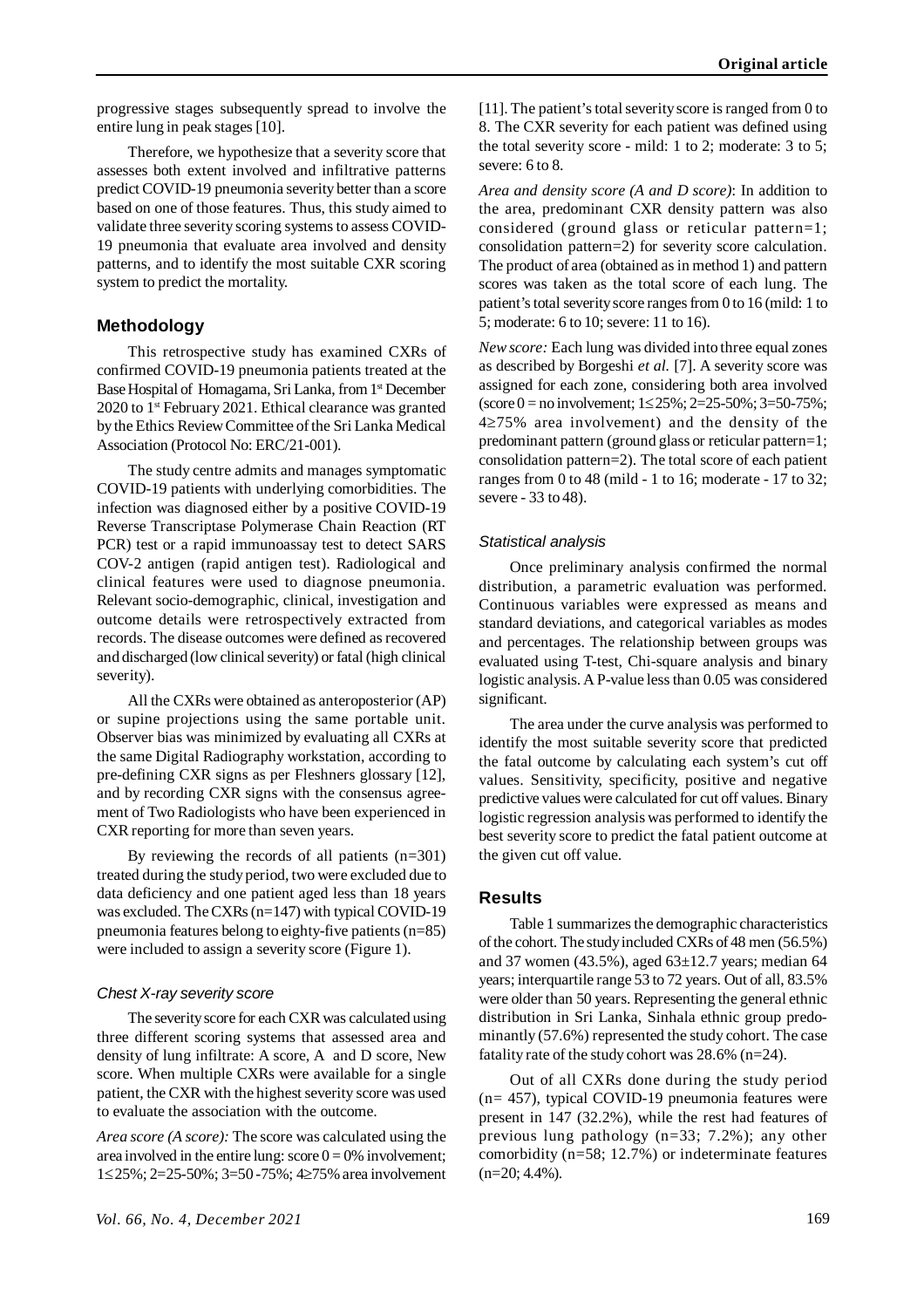| Number $(n=85)$ | Percentage |  |  |
|-----------------|------------|--|--|
|                 |            |  |  |
| $\overline{4}$  | 4.7%       |  |  |
| 10              | 11.8%      |  |  |
| 15              | 17.6%      |  |  |
| 30              | 35.3%      |  |  |
| 19              | 22.3%      |  |  |
| 7               | 8.2%       |  |  |
|                 |            |  |  |
| 48              | 56.5%      |  |  |
| 37              | 43.5%      |  |  |
|                 |            |  |  |
| 49              | 57.6%      |  |  |
| 26              | 30.6%      |  |  |
| 9               | 10.6%      |  |  |
| 1               | 1.2%       |  |  |
| 77              | 90.59%     |  |  |
|                 |            |  |  |
|                 |            |  |  |

**Table 1. Basic demographic information of the study cohort**

Figure 2 depicts the distribution of severity scores in the right and left lungs and each zone. Irrespective of assessment method, the mean scores of right and left lungs were significantly different (A score: T=2.583; p=0.01; A and D score: T=2.134; p=0.034; New score: T=5.586; p=<0.001); the right lung score was higher than the left lung. Similar side related difference was observed in each lung zone as well (upper zones: T=5.49; p<0.001; mid zones: T=4.276; p<0.001; lower zones: T=2.945; p= $< 0.001$ ). In each lung, the lower zone severity score was significantly higher than the upper zone (right lung: T=13.63; p=< 0.001; left lung: T=14.88; p=< 0.001).

Tables 2 and figure 3 describe the relationship between the CXR severity scores and the patient outcomes. When assessed with "A scoring system", the mean severity score of recovered patients was lower than the fatal cases: recovered was  $4.98\pm1.5$ ; fatal was  $5.91\pm1.9$  $(T=3.28; p=0.01)$ . Among the recovered (56.5%) majority had mild or moderate (score less than 5/8) CXR severity grading (fatal cases: 39.7%; T=3.276; p=0.001). Radiographic severity as calculated with "A" scoring system showed a good correlation to the clinical severity  $(\chi^2=6.745; p=0.034;$  Table 2).

When assessed with "A and D scoring system", the mean severity score of fatal cases was higher than the recovered: fatal cases 10.39±4.7; recovered cases 7.13±3.8  $(T=4.48; p=<0.001)$ , while showing a good correlation between radiological and clinical disease severity  $(\chi^2=12.404; p=0.002;$  Table 2). The majority of recovered (75.2%) had a mild or moderate CXR severity grading (score less than 11/16).

As evaluated with the "New scoring system", mild or moderate CXR grading (<32/48) was reported frequently among the recovered (94.2%) than the fatal cases (80.4%). The mean severity score was significantly higher in fatal cases: recovered was 16.3±9.2; fatal was 22.3±10.9 (T=3.46; p=0.01). The "New" scoring system showed a good correlation to the clinical disease severity ( $\chi^2$ =10.219; p=0.006; Table 2).



Figure 1. **Flow diagram demonstrating patient selection for the study (CXR-chest Xray).**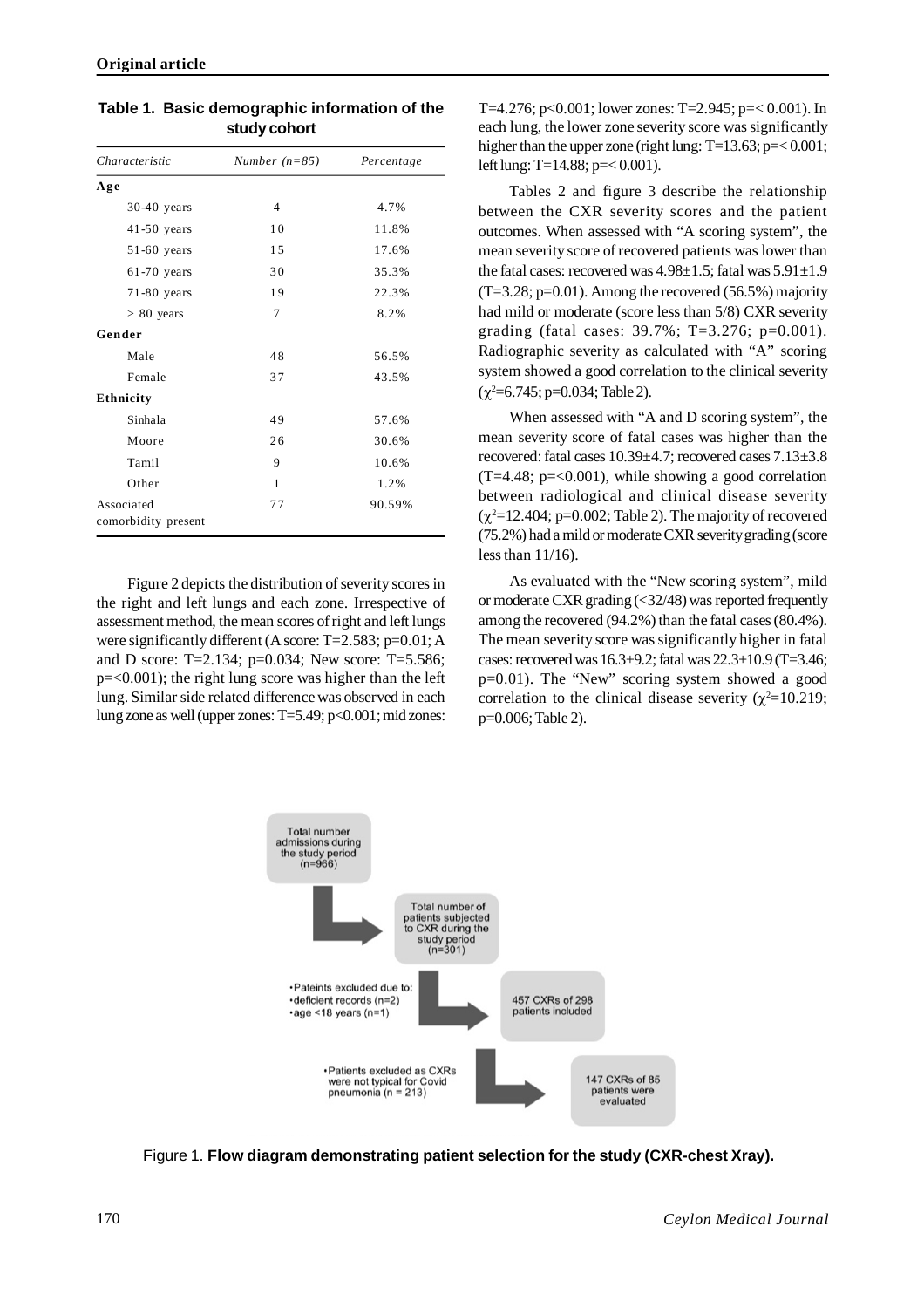When evaluated with "New scoring system", the proportion of patients having severe CXR grading (19.6% fatal cases had CXR severe disease) was agreeable to the true case fatality rates of the study population (28.6%). In contrast, the proportion of patients having severe CXR grades when calculated with other systems were much higher than the actual case fatality: "A scoring system" (69.6%) and "A and D scoring system" (50%).

#### *Predicting the mortality using the severity scoring systems*

Figure 4 shows ROC curves of evaluated CXR severity scoring systems as predictors of short term mortality in patients with COVID-19 pneumonia. All three scoring systems were suitable to predict the mortality with a high area under the curve ("A scoring system": AUC=0.685; "A and D scoring system": AUC=0.748; "New scoring system":  $AUC=0.727$ ;  $p \le 0.001$ ). The "A scoring system" showed a sensitivity of 67.4% and specificity of 54.5% at a cut-off point of 5/8 and 40.3% positive predictive value and 78.6% negative predictive value in predicting mortality. At the cut off value of 7/16, the "A and D scoring system" showed a sensitivity of 69.6% and specificity of 61.4% with a 45.1% positive predictive value and 81.6% negative predictive value in predicting mortality. Similarly, with a cut-off point of 18/48, the "New scoring system" showed a sensitivity of 67.4% and specificity of 68.3% with 49.2% positive predictive value and 82.1% negative predictive value.



Figure 2. **Distribution of mean severity scores calculated using different scoring systems for each lung.**

(New scoring systems total score is 48; "A" scoring system total score is 8: "A & D" scoring system total score is 16; "New" scoring system assigns a severity score for each lobe while other two systems assign a score for each lung: UZ upper zone; MZ middle zone; LZ lower Zone)

|            |                               | Fatal        | Recovered  | Chi-Square | $P$ value |
|------------|-------------------------------|--------------|------------|------------|-----------|
| A          | Mild $(1 \text{ to } 2)$      | $2(4.3\%)$   | $8(7.9\%)$ |            |           |
| Score      | Moderate $(3 \text{ to } 5)$  | $12(26.1\%)$ | 46 (45.5%) | 6.745      | $0.034*$  |
|            | Severe $(6 \text{ to } 8)$    | 32 (69.6%)   | 47 (46.5%) |            |           |
| A & D      | Mild $(1 \text{ to } 5)$      | $7(15.2\%)$  | 41 (40.6%) |            |           |
| Score      | Moderate $(6 \text{ to } 10)$ | 16 (34.8%)   | 35 (34.7%) | 12.404     | $0.002*$  |
|            | Severe $(11 \text{ to } 16)$  | 23 (50%)     | 25 (24.8%) |            |           |
| <b>New</b> | Mild $(1 \text{ to } 16)$     | 15 (32.6%)   | 57 (56.4%) |            |           |
| Score      | Moderate $(17$ to $32)$       | 22 (47.8%)   | 38 (37.6%) | 10.219     | $0.006*$  |
|            | Severe $(33 \text{ to } 48)$  | $9(19.6\%)$  | $6(5.9\%)$ |            |           |

**Table 2. Correlation between patient outcome and chest X ray severity score**

(number of fatal cases = 24, number of X rays evaluated in fatal cases 46; number of recovered cases = 61, number of X rays evaluated in recovered cases 101;\*p<0.05)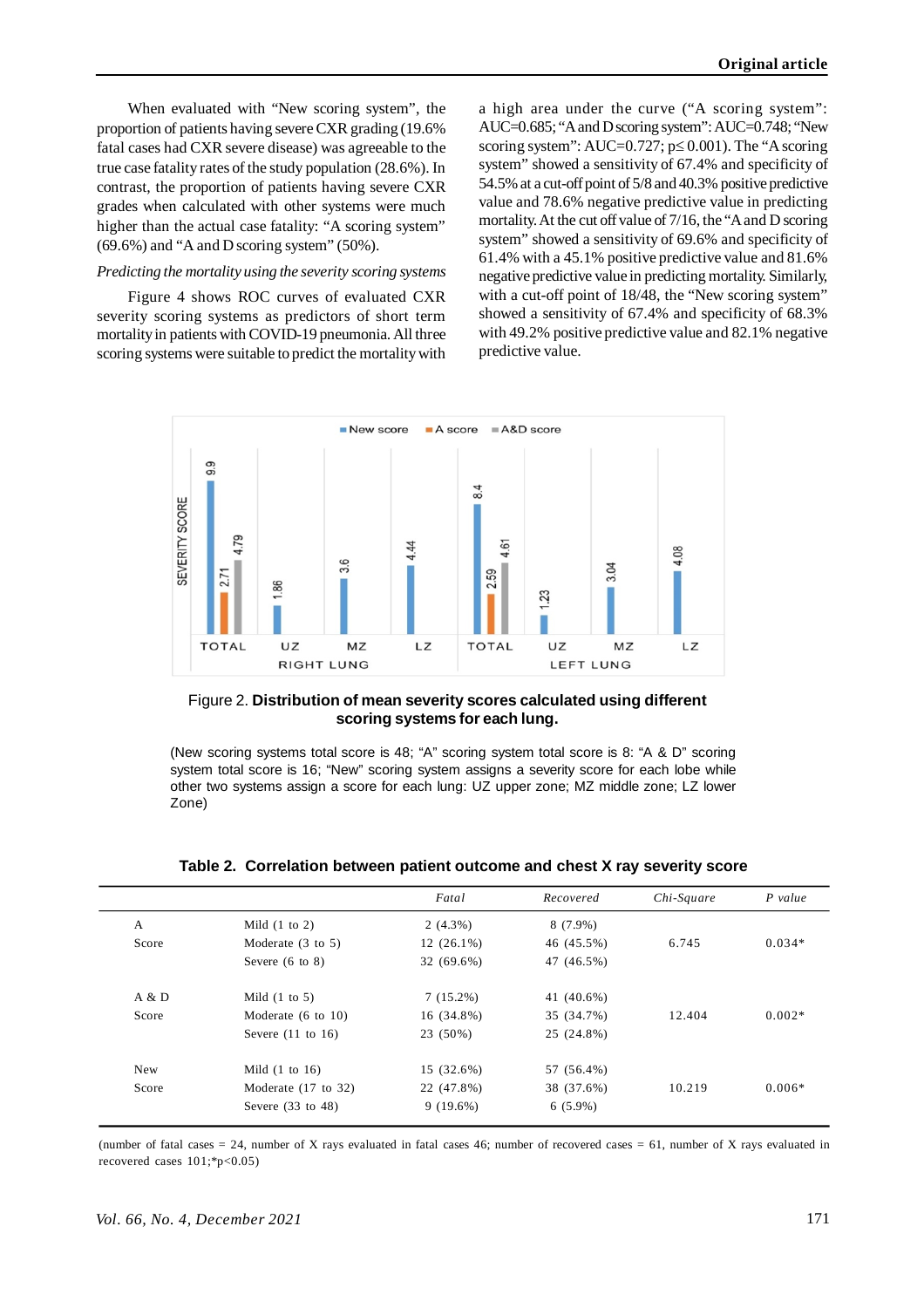

(The total score of "New" scoring system is 48; the total score of "A" scoring system is 8; the total score "A & D" scoring system is 16; "New" scoring system assigns a severity score for each lobe while other two systems assign a score for each lung:





|                      | AUC   | Std.Error | P value | Lower | Upper |
|----------------------|-------|-----------|---------|-------|-------|
| New scoring system   | 0.727 | 0.049     | < 0.001 | 0.631 | 0.823 |
| A scoring system     | 0.685 | 0.053     | 0.001   | 0.582 | 0.789 |
| A & D scoring system | 0.748 | 0.046     | < 0.001 | 0.657 | 0.838 |

# Figure 4. **ROC curves of evaluated severity scoring systems as predictors of short term mortality in patients with Covid pneumonia.**

(AUC – area under the curve)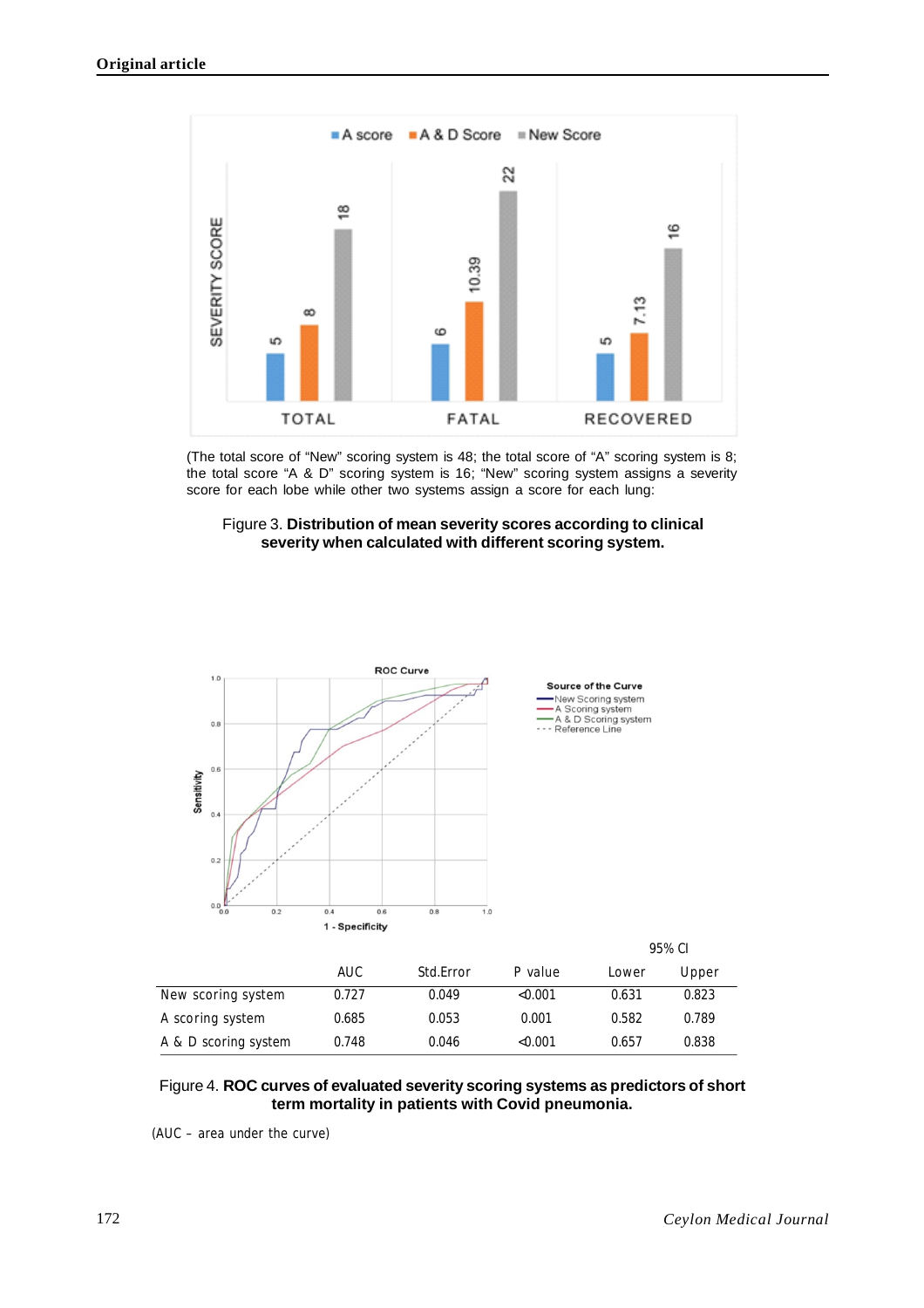

Figure 5. **Distribution of the clinical severity in patients with radiological diagnosed severe disease.**

 (radiological severe disease was defiend when the severity score is above the suggested cutoff value for each severity scoring system)

|  |  |  |  |  |  | Table 3. The regression analysis of severity scores to predict the death from COVID-19 pneumonia |
|--|--|--|--|--|--|--------------------------------------------------------------------------------------------------|
|--|--|--|--|--|--|--------------------------------------------------------------------------------------------------|

| Severity scoring system | B     | S.E.  | Wald  | df | Exp(B) | 95% CI |       | $P$ value |
|-------------------------|-------|-------|-------|----|--------|--------|-------|-----------|
|                         |       |       |       |    |        | Lower  | Upper |           |
| A score                 | 0.133 | 0.454 | 0.086 |    | 1.143  | 0.469  | 2.782 | 0.769     |
| A & D score             | 0.608 | 0.477 | 1.623 |    | 1.836  | 0.721  | 4.678 | 0.203     |
| New score               | 1.064 | 0.508 | 4.391 |    | 2.897  | 1.071  | 7.836 | $0.036*$  |

 $*p<0.05$ 

Figure 5 describes the distribution of the clinical severity in patients with radiological diagnosed severe disease. Though all three systems predicted the fatal cases by indicating a severity score above the cut-off values, the "New severity scoring system" was better at discriminating recovered cases from fatal cases.

 The regression analysis taking fatality as the dependent variable has found that the "New severity scoring system" fits the model better than the other two scoring systems (Table 3). A CXR with a severity score of 18 or more obtained using the "New severity scoring system" has predicted mortality in three folds higher than the other two scoring systems (OR: 2.897; CI [1.071-7.8.36]; p=0.036).

# **Discussion**

This study was aimed to validate chest X-ray (CXR) severity scoring systems for their outcome predicting ability in COVID-19 pneumonia. To this end, we introduced three scoring systems based on the lung area involved and the density patterns by considering the whole lung or lung zone for score calculation. Although all tested scoring systems were validated, the "New" scoring system has shown a more contradistinguishing ability.

The CXR is frequently used in COVID-19 pneumonia assessment as it is a cost-effective tool applicable in diverse clinical settings as a triage tool [7]. Quantitative analysis of lung involvement with a CXR severity score had been done with RALE scoring system before the Covid pandemic. The scoring system mentioned has been used to evaluate the severity of pulmonary oedema in acute respiratory distress syndrome (ARDS) for risk stratifications and early interventions while showing an excellent clinical correlation [7,10,13,14].

The RALE system calculates a severity score for each lung quadrant by considering the density of opacity and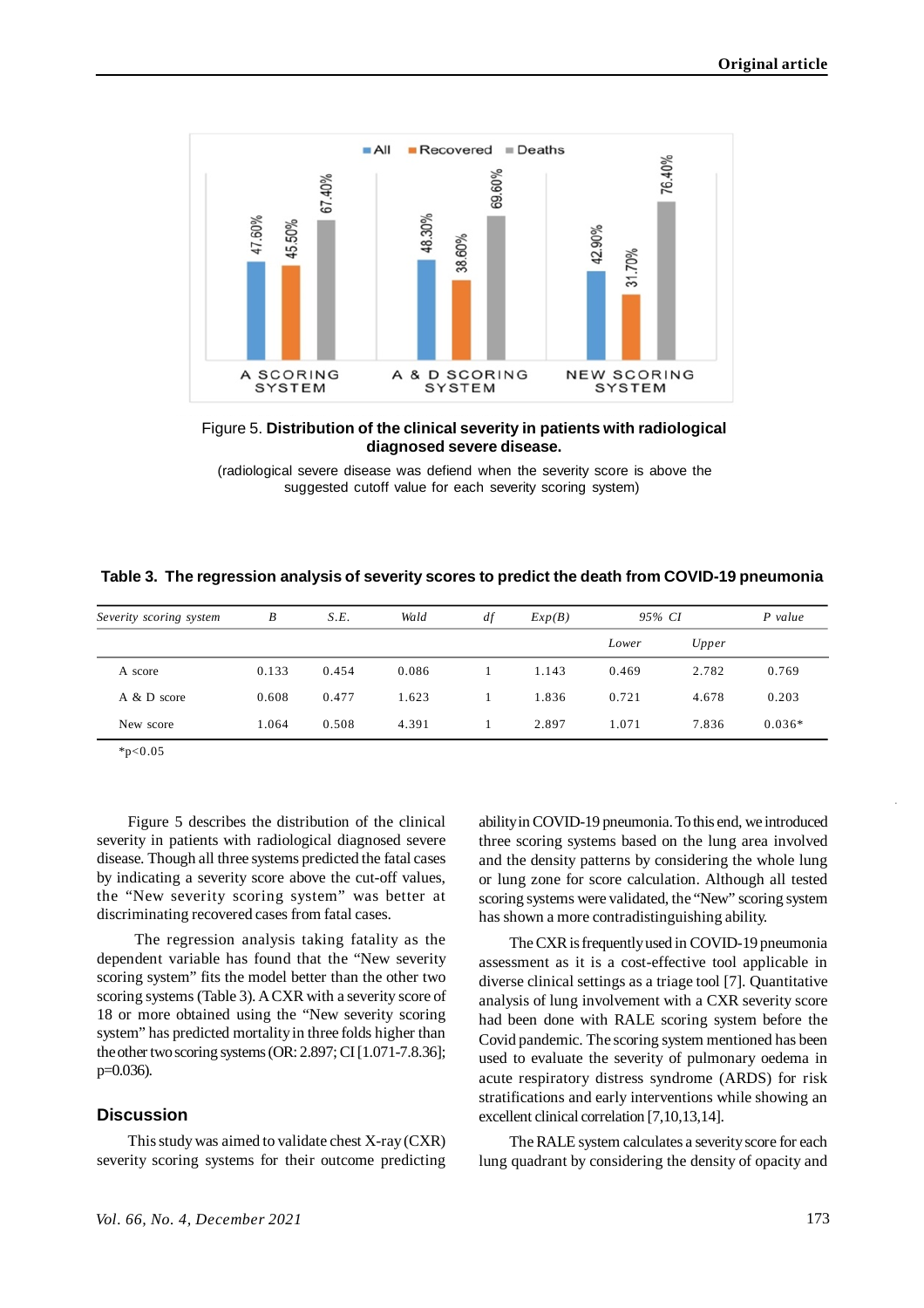extent involved [13]. The "New" scoring system allocates a score for one-third of each lung likewise. Additionally, the "New" system has considered the typical COVID-19 CXR density patterns and their clinical correlations for score calculation. Since ground glass and reticular opacities are features of early or resolving disease (less severe), a lower score (score 1= ground glass or reticular opacities) has been allocated compared with consolidation (score 2=consolidation), which is a feature of either progressive or peak disease [10,11,15,16]. Based on the observed supero-inferior progression of lung involvement in COVID-19 pneumonia [10], dividing the lung into the upper, middle, and lower zones for score allocation is justifiable. All in all, by adopting the methodology of the RALE score, the "New" scoring system is tailor-made to assess the severity of lung involvement in COVID-19 pneumonia.

Though the "New" scoring system shares certain features of the Brixia scoring system, the assessment methods of the two are not similar [7]. When calculating the severity score, the Brixia system ignores the extent of lung involvement, which is a clear indicator of disease severity. Therefore, the Brixia system might be less efficient in providing a clinically significant assessment.

Setiyawati *et al.* and Bhalla *et al.* have described severity scoring systems for COVID-19 pneumonia evaluation [10,14]. Setiyawati *et al.* have considered presence (score 1) or absence (score 0) of opacity and <50% or >50% area involvement by dividing the lung into three zones. Moreover, Bhalla *et al.* have assigned a score for one-third of each lung after considering the involved area. However, these scoring systems have not considered density and area involved as precisely as in the "New" scoring system; they have shown a significant clinical correlation to clinical severity.

Eventhough the CXR severity calculated with "A and D" and "A" systems have shown a positive association with clinical severity, they have overestimated it. In contrast, the "New" system has shown the strongest correlation with the COVID-19 pneumonia outcome. This dissimilarity reflects the methodological differences in score calculation; "A and D" and "A" systems have evaluated a larger lung field while the "New" system assessed one-third of the lung. Our personal experiences in calculating severity scores have pointed out a higher observer variability in an extensive assessment field. Therefore, it is recommended to keep the assessment area reasonably smaller to get more accurate results. When more than one opacity pattern is present in the assessment field, the predominant pattern used for calculation may not indicate the actual density of the entire field. This error can be reduced by assigning a score for a small lung field. However, an assessment field that is too small may produce less accurate results, mainly when the lung is not well expanded due to suboptimal inspiratory effort. Our

experiences suggest one-third of the lung field for scoring purposes as the optimum.

The accuracy and reproducibility of a severity scoring system could be enhanced by lowering inter and intra-observer variability. An atlas-based evaluation method, in which the index CXR is compared with a standard image to assign a score, reduces inter and intraobserver variability [17]. Therefore, it is recommended to display standard CXR images in the reporting room that visualize the extent involved and the typical density patterns.

The discernibility of CXR signs is affected by technical factors such as the patient's position, inspiratory effort, motion artefacts, exposure factors (kVp and mAs), and image viewing conditions such as the quality of the image viewer [10,18]. Image viewing conditions particularly deteriorate the detection of subtle signs such as groundglass opacities [19]. Unlike in standard ward settings, COVID-19 management centres practice various strategies to protect healthcare workers from infection. However, the basic CXR imaging and visualization standards should at least be maintained to obtain accurate results from any severity scoring system. The expertise of the image interpreter is equally vital in producing an accurate severity score. Thus, the image reviewers should be trained to identify subtle signs of COVID-19 pneumonia and distinguish between non-Covid lung disease and Covid lung disease before severity assessment.

Since all scoring systems described in this study and previous studies [10] have shown satisfactory correlation to clinical severity, a semi-quantitative assessment of lung involvement using a severity score is recommended. Serial assessment of CXR severity would be helpful to monitor the progression and treatment responses. For serial monitoring, the same scoring system should be used to avoid confusion between scoring systems.

This study has several strengths. Firstly, we compared and contrasted three scoring systems using suitable statistical methods and identified the most suitable scoring system to indicate clinical severity and outcomes. Secondly, we validated a new scoring system customized for COVID-19 pneumonia assessment while describing its possible clinical uses.

A few limitations of this study are also admitted. We have evaluated the CXR severity only in diagnosed COVID-19 pneumonia patients. Hence, this study does not reveal the scoring systems' ability to discriminate between COVID-19 pneumonia and non-Covid lung diseases. Furthermore, assigning a severity score to patients with severe dyspnoea may not be easy as motion artefacts may degrade images. Additionally, the severity score may not reflect the stage of the disease since both progressive and resolving COVID-19 pneumonia patients may end up with similar severity scores. Thus it may have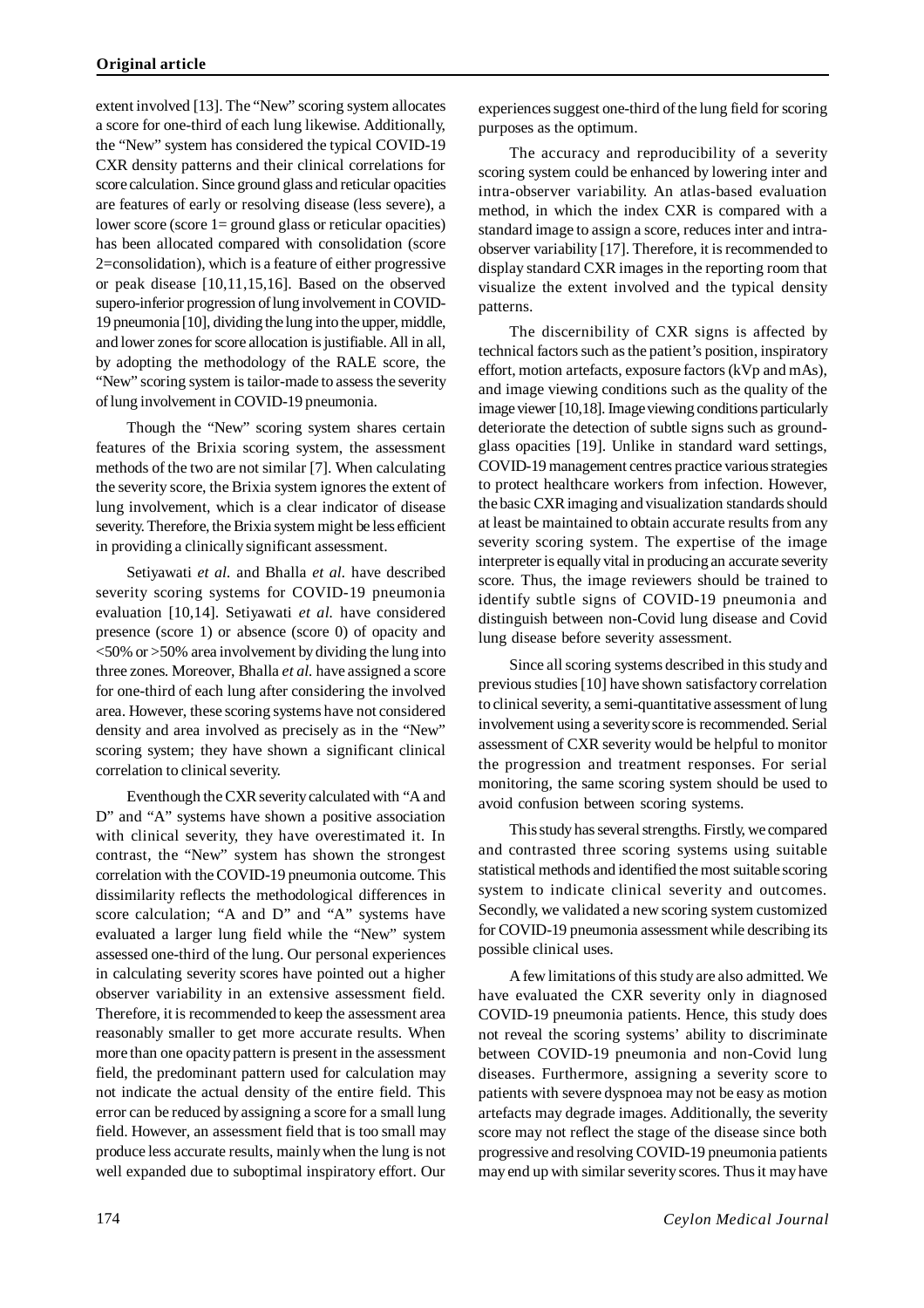practical issues, especially when deciding the need for ICU care. In such instances, interpretation from either the symptomatic day of illness or a serial assessment is suggested. Finally, we have only included CXR positive patients. Among excluded, a proportion may represent false-negative patients who have positive CT features. Therefore, it is recommended to validate CXR severity scoring systems using CT scoring systems.

In conclusion, COVID-19 pneumonia severity, evaluated with chest radiographic severity scoring systems, has correlated significantly with clinical severity and patient outcomes. The scoring system that evaluated zonal lung involvement, using the area involved and density of infiltrates, has predicted the outcome of COVID-19 pneumonia more successfully than other scoring systems. Overall, severity scoring systems provide an innovative, novel method for risk stratification and resource allocation.

## **Author Contributions**

While all authors were involved in all the stages of the research, specific contributions were made as follows. IK involved in conceptualization, study design, data acquisition and management, analysis, interpretation, drafting, and editing manuscript, approval of the final version. BAG involved in conceptualization, data acquisition, critically analyzing manuscript, approval of the final version. NSH – Data acquisition, critically analyzing manuscript, approval of the final version.

# **Declarations**

# **Ethics approval**

Ethical approval was obtained from the Ethics Review Committee of the Sri Lanka Medical Association.

## **Funding**

This work was supported by the Ministry of Health Research Grant: ETR/M/MC/RP/2272/20. NSH has received this grant.

## **Acknowledgement**

We wish to thank the Director, Base Hospital Homagama, and the staff of the Radiology Department for their support. Also the authors like to acknowledge patients involved for their valuable contribution.

# **Conflict of interest**

Authors declare to have no conflict of interest.

## **References**

1. Zu ZY, Jiang MD, Xu PP, Chen W, Ni QQ, Lu GM, *et al.* Coronavirus disease 2019 (COVID-19): A perspective from China. *Radiology* 2019; **296**: E15-E25. Available from: https://doi.org/10.1148/radiol.2020200490

- 2. Time line: WHO.s Covid-19 response. World Health Organization. [Internet]. 2020 Nov [cited 2020 Dec 03]. Available from: https://www.who.int/emergencies/diseases/ novel-coronavirus-2019/interactive-timeline#!
- 3. Robillard R, Saad M, Edwards J, Solomonova E, Penneestri M, Daros A, *et al.* Social, financial and psychological stress during an emerging pandemic: observations from a population survey in the acute phase of COVID-19. *BMJ Open*. 2020; **10**: e043805. hptt://doi.org/10.1136/bmjopen-2020-043805
- 4. Ludvigson SC, Ma S, Ng S. COVID-19 and the macroeconomic effects of costly disasters. [Internet]. NBER Working Papers 26987, National Bureau of Economic Research Inc. hptt://doi.org/10.3386/w26987
- 5. Khateeb J, Li Y, Zhang H. Emerging SARS-CoV-2 variants of concern and potential intervention approaches. *Crit Care*. 2021; **25**: 244.
- 6. Parasher A. COVID-19: Current understanding of its pathophysiology, clinical presentation and treatment. *Postgrad Med J*. 2021; **97**: 312-20.
- 7. Borghesi A, Zigliani A, Golemi S, Carapella N, Macolotti P, Farina D, *et al.* Chest X-ray severity index as a predictor of in-hospital mortality in coronavirus disease 2019: A study of 302 patients from Italy. *Int J Infect Dis.* 2021; **96**: 291-93.
- 8. Okuhama A, Ishikane M, Hotta M, Sato L, Akiyama Y, Morioka S, *et al.* Clinical and radiological findings of silent hypoxia among COVID-19 patients. *J Infect Chemother*. 2021; **27**: 1536-38.
- 9. COVID 19, Investigations. *BMJ best practice*. [Cited 2020 Dec 31] Available from: https://bestpractice.bmj.com/ topics/en-gb/3000201
- 10. Bhalla AS, Jana M, Naranje P, Manchanda S. Role of Chest Radiographs during COVID-19 Pandemic. *Ann Natl Acad Med Sci*. 2020; **56**: 138-44.
- 11. Wong HOYF, Lam HYS, Fong AH, Leung ST, Chin TW, Lo CSY *et al.* Frequency and distribution of chest radiographic findings in patients positive for COVID-19. *Radiology.* 2020; **296**: E72-E78.
- 12. Tuddenham WJ. Glossary of terms for thoracic radiology: Recommendations of the nomenclature committee of the Fleischner society. *Am J Roentgenol.* 1984; **143**: 509-17.
- 13. Warren MA, Zhao Z, Koyama T, Bastarache JA, Shaver CM, Semler MW, *et al.* Severity scoring of lung oedema on the chest radiograph is associated with clinical outcomes in ARDS. *Thorax.* 2018; **73**: 840-6.
- 14. Setiawati R, Widyoningroem A, Handarini T, Andriani J, Tanadi MR, Kamal IH. Modified chest X-Ray scoring system in evaluating severity of COVID-19 patient in Dr. Soetomo General Hospital Surabaya, Indonesia. *Int J Gen Med*. 2021; **14**: 2407-12.
- 15. Yoon SH, Lee KH, Kim JY, Lee YK, Ko H, Kim KH, *et al*. Chest radiographic and CT findings of the 2019 novel Coronavirus disease (COVID-19): analysis of nine patients treated in Korea. *Korean J Radiol.* 2020; **21**: 494-500.